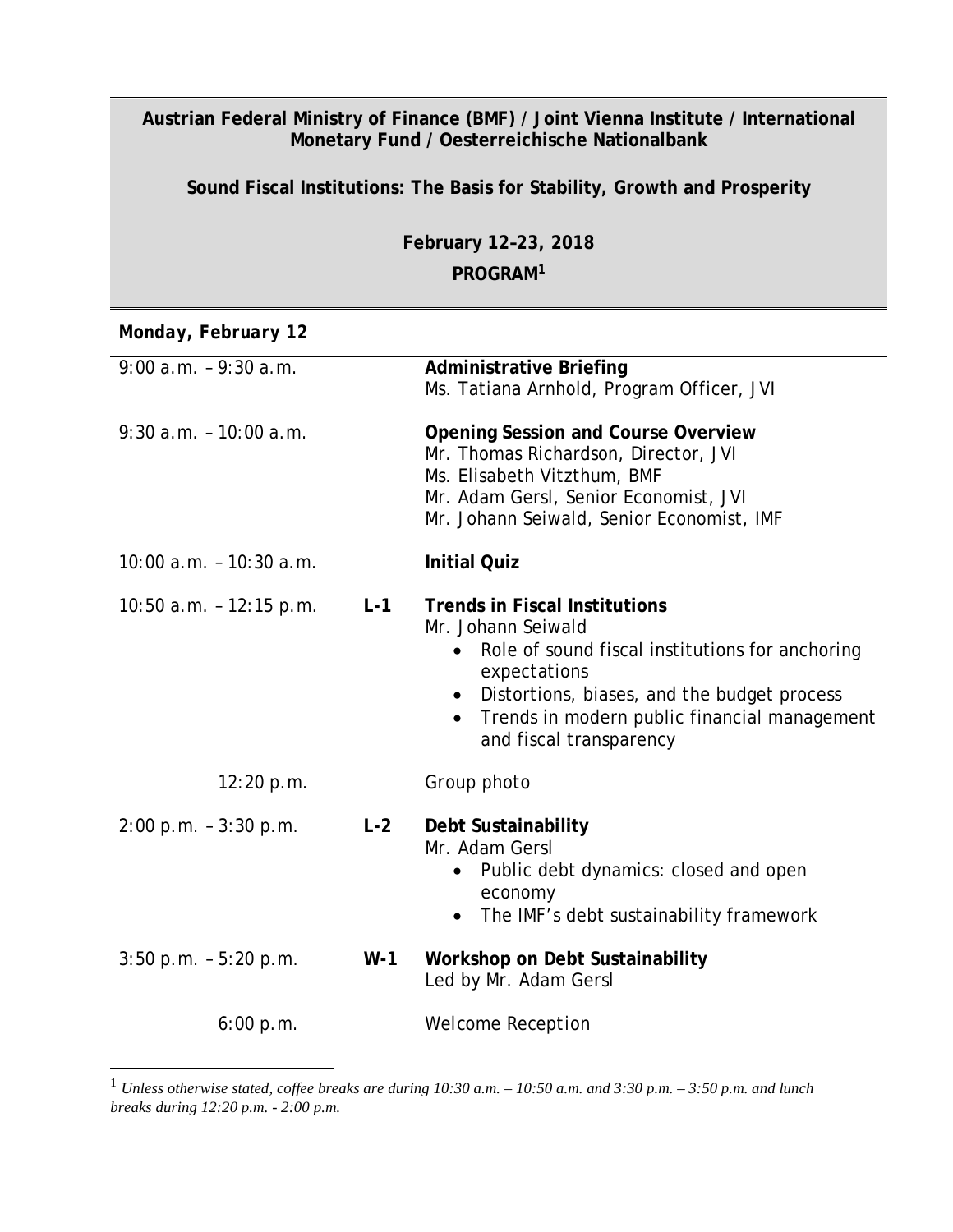*Tuesday, February 13*

| $9:00$ a.m. $-12:20$ a.m.  | $0 - 1$ | <b>E-learning Module on Structural Balances</b><br>Lecture Room                                                                                                                                                                                                         |
|----------------------------|---------|-------------------------------------------------------------------------------------------------------------------------------------------------------------------------------------------------------------------------------------------------------------------------|
| $2:00$ p.m. $-3:30$ p.m.   | $L-3$   | <b>Medium-Term Budget Frameworks</b><br>Mr. Johann Seiwald<br>MTBFs and their role in ensuring fiscal<br>$\bullet$<br>sustainability<br>Prerequisites to successfully introducing an<br>$\bullet$<br><b>MTBF</b><br>Key design features of effective MTBFs<br>$\bullet$ |
| $3:50$ p.m. $-5:20$ p.m.   | $L - 4$ | <b>Spending Reviews and Medium-Term Budget</b><br><b>Frameworks</b><br>Mr. Johann Seiwald<br>Definition and design of spending reviews<br>$\bullet$<br>Planning of a spending review<br>Case studies of Australia, UK, and Ireland<br>$\bullet$                         |
| 6:15 p.m.                  |         | Departure for Ballet Performance at Vienna Oper                                                                                                                                                                                                                         |
|                            |         |                                                                                                                                                                                                                                                                         |
| Wednesday, February 14     |         |                                                                                                                                                                                                                                                                         |
| $9:00$ a.m. $-10:30$ a.m.  | $L-5$   | <b>Fiscal Rules</b><br>Mr. Duncan Last, IMF Consultant<br>IMF Definition and taxonomy of fiscal rules<br>$\bullet$<br>Selected review of existing fiscal rules, and<br>$\bullet$<br>evidence on their performance                                                       |
| $10:50$ a.m. $-12:20$ p.m. | $L-6$   | <b>Designing and Enforcing Fiscal Rules</b><br>Mr. Duncan Last<br>Legal basis and coverage<br>Automatic correction mechanisms and escape<br>$\bullet$<br>clauses                                                                                                        |
| $2:00$ p.m. $-4:00$ p.m.   | $W-2$   | Workshop on Medium-Term Budget Frameworks<br>Part 1 (preparation)<br>Led by Mr. Johann Seiwald and Mr. Duncan Last                                                                                                                                                      |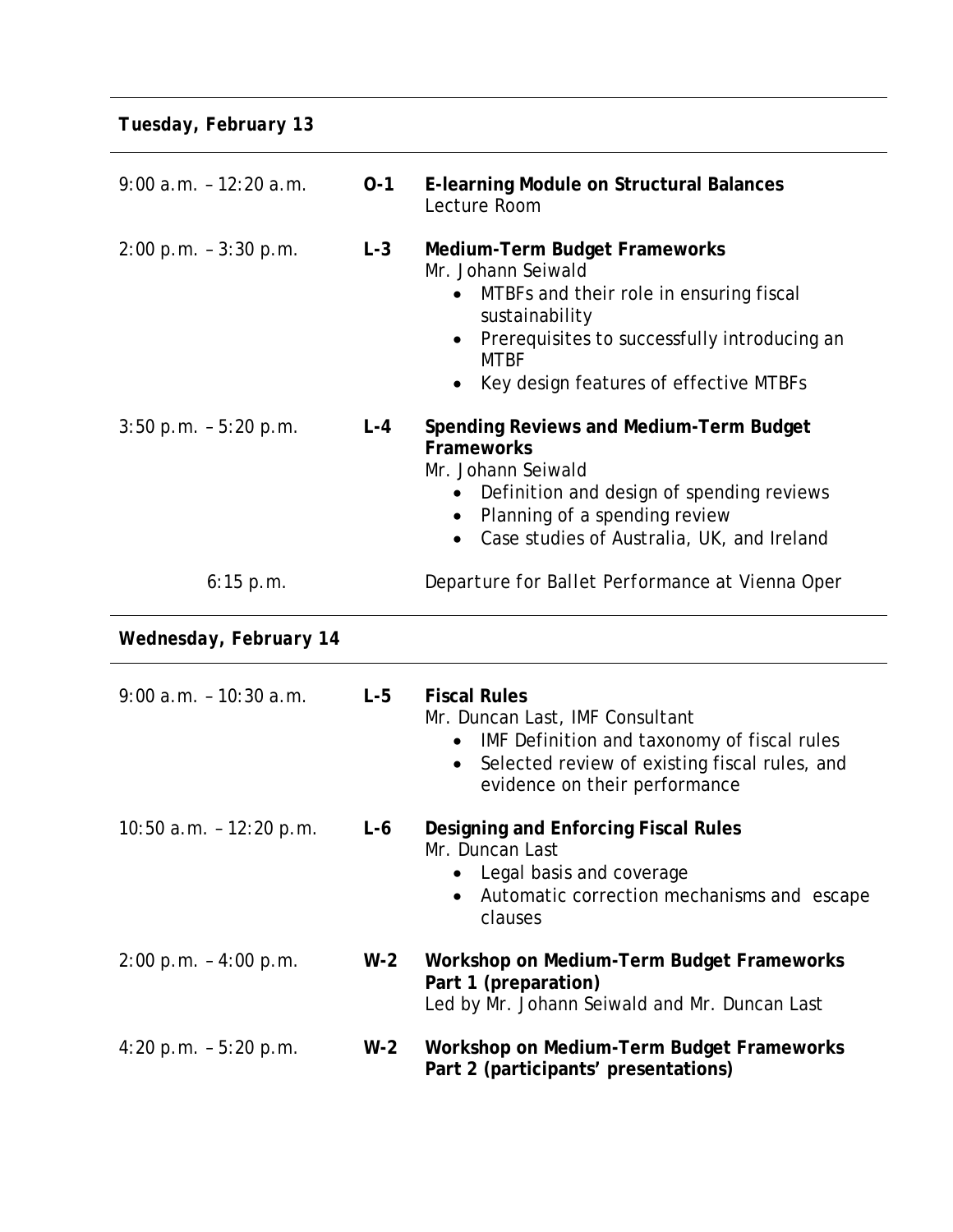*Thursday, February 15*

| $9:00$ a.m. $-10:30$ a.m.  | $L - 7$ | <b>Public Investment Spending</b><br>Mr. Duncan Last<br>Trends and modalities in public investment<br>$\bullet$<br>spending<br>Assessing public investment management<br>$\bullet$                                                                                                    |
|----------------------------|---------|---------------------------------------------------------------------------------------------------------------------------------------------------------------------------------------------------------------------------------------------------------------------------------------|
| 10:50 a.m. - 12:20 p.m.    | $L - 8$ | <b>Fiscal Transparency and Fiscal Risk</b><br>Mr. Johann Seiwald<br>Definition and taxonomy of fiscal risks<br>$\bullet$<br>Tools for the identification, analysis, and<br>$\bullet$<br>management of fiscal risks<br>The IMF's fiscal transparency code<br>$\bullet$                 |
| 2:00 p.m. - 3:30 p.m.      | L-9     | <b>Fiscal Councils</b><br>Mr. Duncan Last<br>The role of fiscal councils and key design<br>$\bullet$<br>features<br>Discussion of recently established councils<br>$\bullet$                                                                                                          |
| $3:50$ p.m. - $5:20$ p.m.  | $W-3$   | <b>Workshop on Building Fiscal Institutions</b><br>Part 1 (preparation)<br>Led by Mr. Johann Seiwald and Mr. Duncan Last                                                                                                                                                              |
| Friday, February 16        |         |                                                                                                                                                                                                                                                                                       |
| $9:00$ a.m. $-10:30$ a.m.  | $L-10$  | <b>Fiscal Institutions in Resource-Rich Countries</b><br>Ms. Asel Isakova, Economists, JVI<br>Challenges faced by resource-rich countries<br>$\bullet$<br>Fiscal institutions for resource-rich countries<br>$\bullet$<br>Examples of fiscal frameworks in resource-rich<br>countries |
| $10:50$ a.m. $-12:20$ p.m. | $W-3$   | <b>Workshop on Building Fiscal Institutions</b><br>Part 2 (preparation)<br>Led by Mr. Johann Seiwald and Mr. Duncan Last                                                                                                                                                              |
| $2:00$ p.m. $-5:20$ p.m.   | $W-3$   | Workshop on Building Fiscal Institutions<br>Part 3 (participants' presentations)                                                                                                                                                                                                      |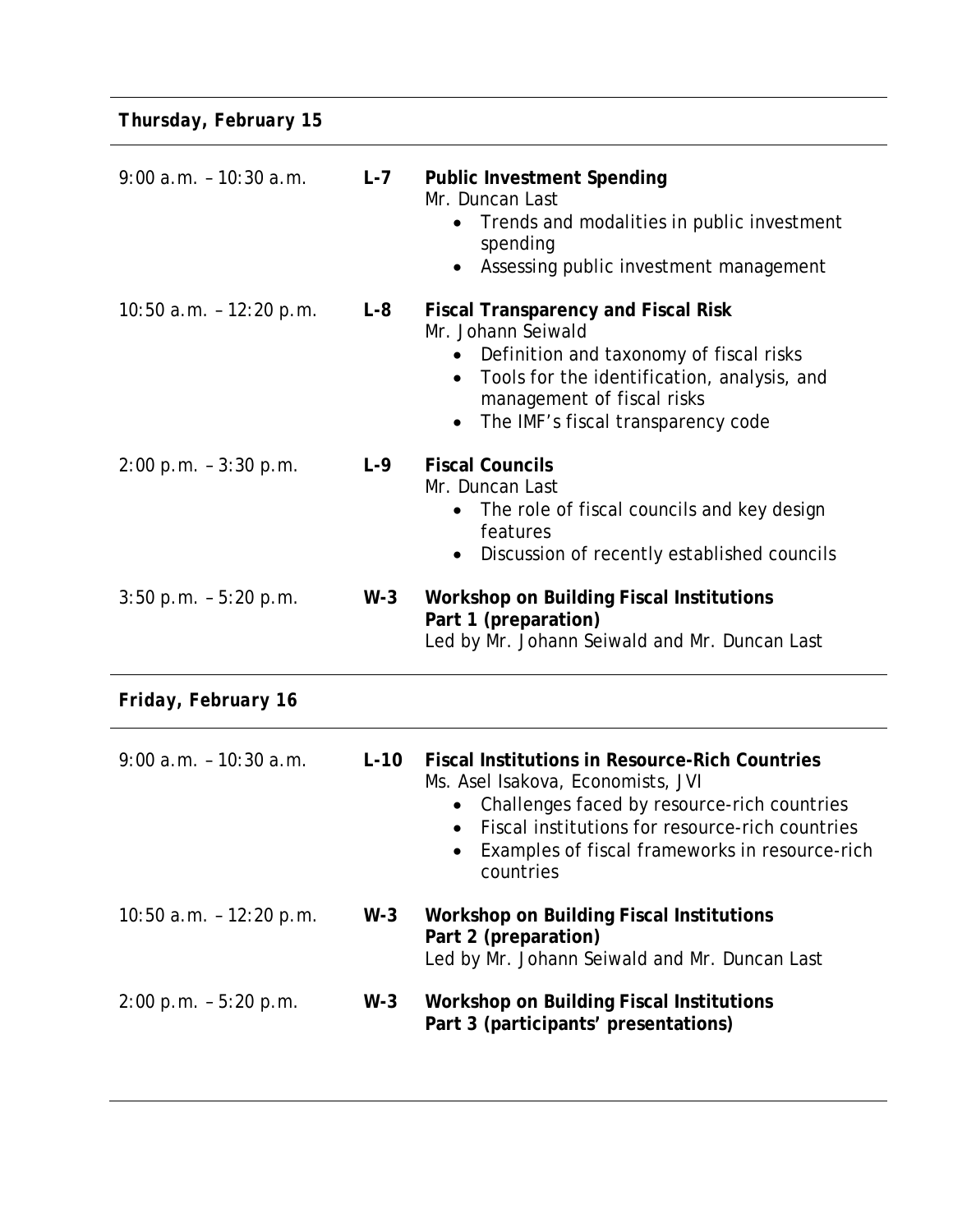*Monday, February 19*

| $9:00$ a.m. - $10:30$ a.m. | $L-11$ | <b>Fiscal Accounting and Reporting</b><br>Mr. Aurel Schubert, ECB<br>Fiscal data and government finance statistics<br>$\bullet$<br>Changes to the international statistical<br>$\bullet$<br>standards in 2014   |
|----------------------------|--------|-----------------------------------------------------------------------------------------------------------------------------------------------------------------------------------------------------------------|
| 10:50 $a.m. - 12:20 p.m.$  |        | L-12 Public Debt in the EU<br>Mr. Thomas Hrdina, BMF<br>Public debt sustainability in the EU<br>EU Sovereign Crisis Mechanisms<br>$\bullet$                                                                     |
| $2:00$ p.m. $-5:20$ p.m.   | $W-4$  | <b>Group Debates: Preparation of Presentations</b><br>(Part 1)                                                                                                                                                  |
| Tuesday, February 20       |        |                                                                                                                                                                                                                 |
| $9:00$ a.m. $-12:20$ p.m.  | $L-13$ | <b>Fiscal Institutions Reforms in Austria</b><br>Mr. Benedikt Gamillscheg, BMF<br>Austrian fiscal institutions<br>Budget reform in Austria<br>$\bullet$                                                         |
| $2:00$ p.m. $-5:20$ p.m.   | $W-4$  | <b>Group Debates: Preparation of Presentations</b><br>(Part 2)                                                                                                                                                  |
| Wednesday, February 21     |        |                                                                                                                                                                                                                 |
| $9:00$ a.m. $-10:30$ a.m.  | $L-14$ | <b>Issues in Revenue Administration</b><br>Mr. Philip Schweizer, BMF<br>Classification and collection of revenue<br>Tax estimation and forecasting<br>Financial management and institutional setup<br>$\bullet$ |
| 10:50 $a.m. - 12:20 p.m.$  | $L-15$ | <b>EU Fiscal Architecture</b><br>Mr. Alfred Katterl, BMF<br>Stability and Growth Pact (SGP)<br>$\bullet$<br><b>Fiscal Compact</b><br>$\bullet$<br>EU instruments for crisis management<br>$\bullet$             |
| $2:00$ p.m. $-5:20$ p.m.   | $W-4$  | <b>Group Debates: Final Presentations</b>                                                                                                                                                                       |